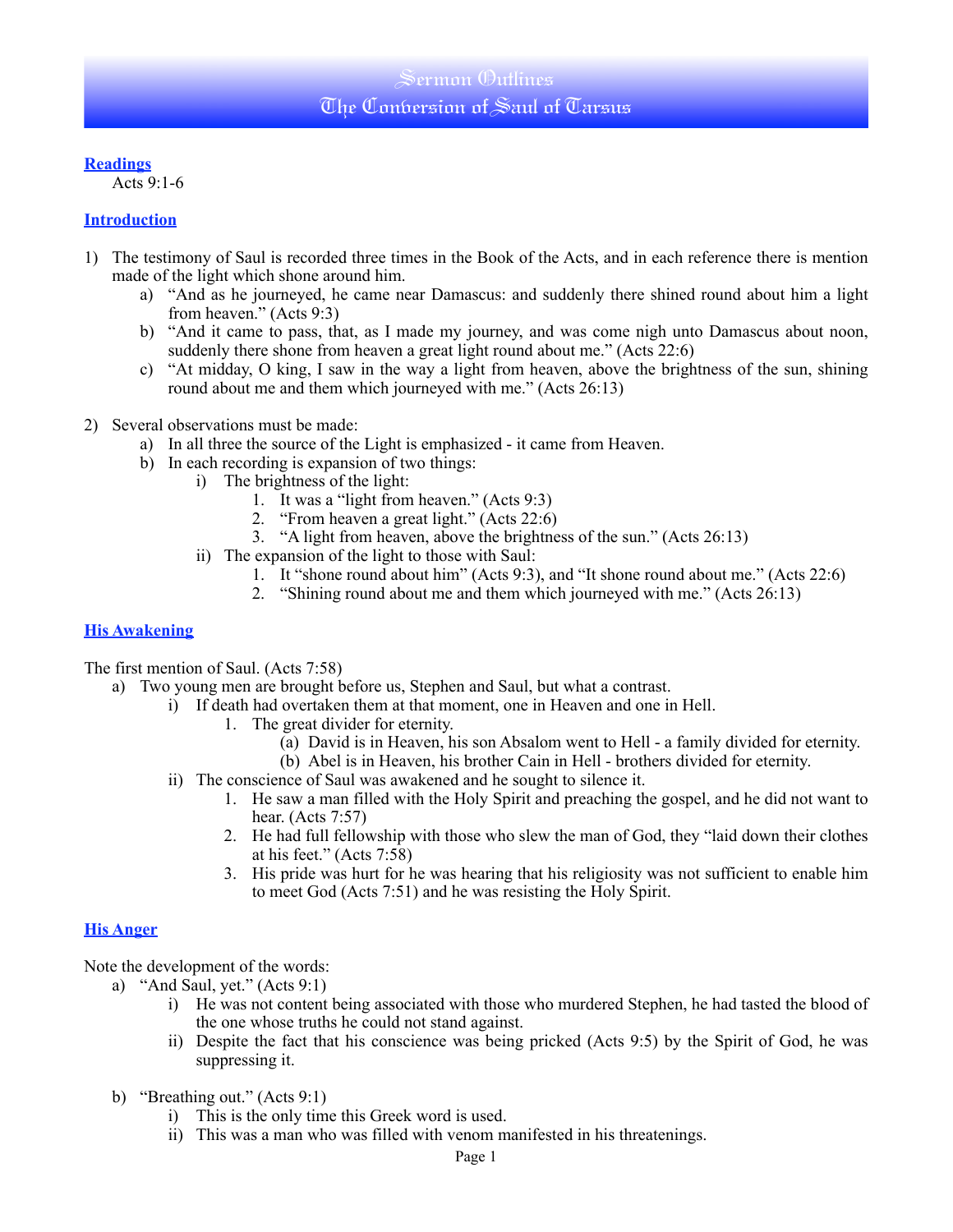- c) "Threatenings and slaughter." (Acts 9:1)
	- i) Not contented with threatenings he was also slaughtering the saints of God.
- d) Desired letter to Damascus. (Acts 9:2)
	- i) He had been threatening and slaughtering the saints at Jerusalem, now he wanted to go to Damascus, a distance of approximately 140 miles.
	- ii) This was a journey of several days, possibly 5-6 days, and all the time Saul was steadfast in his intent.
- e) If he found any of this way, whether they were men or women:
	- i) He cared nothing for sympathy for the saints, they must be brought to Jerusalem with evil intent. (Acts 9:13)

## **His Antagonists**

- 1) It was not that they were terrorists callously following a political agenda.
- 2) These were people who kept the law of the land but believed that Jesus was the promised Messiah and that he was slain, buried, and rose again. They taught that Jesus had risen from the dead and ascended to Heaven.
- 3) When they preached this it was against everything Saul accepted, Jesus was not the Messiah he had looked for, He was not fitted for what they had expected.
- 4) The boldness of their preaching and the effectiveness of it was too much for Saul, they must be stopped.

## **His Arrest By God**

Consider the apparent impossibility of this man ever getting saved and compare:

- a) Who would have thought that the thief could ever have been saved (Lk. 23:43); or the jailor (Acts 16:30); or the Ethiopian (Acts 8:26-38).
- b) The pursuing of God in love for the "whosoever" (Jn. 3:16).
- c) We must never give up hope for: "Where sin abounded, grace did much more abound" (Rom. 5:20).

### **His Astounding Conversion**

- 1) God spoke to him specifically:
	- a) Saul, Saul  $(Acts 9:4)$
	- b) God convicted him of his stubborn ways and sin (Acts 9:5).
	- c) When God was speaking to Saul the men with him heard the voice but saw no man (Acts 9:7).
	- d) God may be speaking to you this evening, no one is aware of it, but you are very conscious of it.
	- e) The words of Pilate come thundering down the centuries: "What shall I do then with Jesus?" (Matt. 27:22)
	- f) It's pounding in your ears and mind like the waves of the ocean, "What shall I do with Jesus?"; "What shall I do with Jesus?"
	- g) Saul could take it no longer and asks who is he dealing with? "Jesus"
	- h) Jesus is dealing with you, will I be your Saviour or Judge?
- 2) How long did it take for Saul to get saved?
	- a) Read the verses 3-6 and time it?
	- b) Repeat the story of the thief, how long did it take for him to get saved, to change his destiny for eternity?
	- c) You have come into this meeting a sinner in rebellion against God, and go out a child of God:
		- i) Come in under the judgment of God and go out justified by God.
		- ii) Come in bound for Hell and the Lake of Fire, go out assured of Heaven.
		- iii) And the decision can be made in a matter of seconds.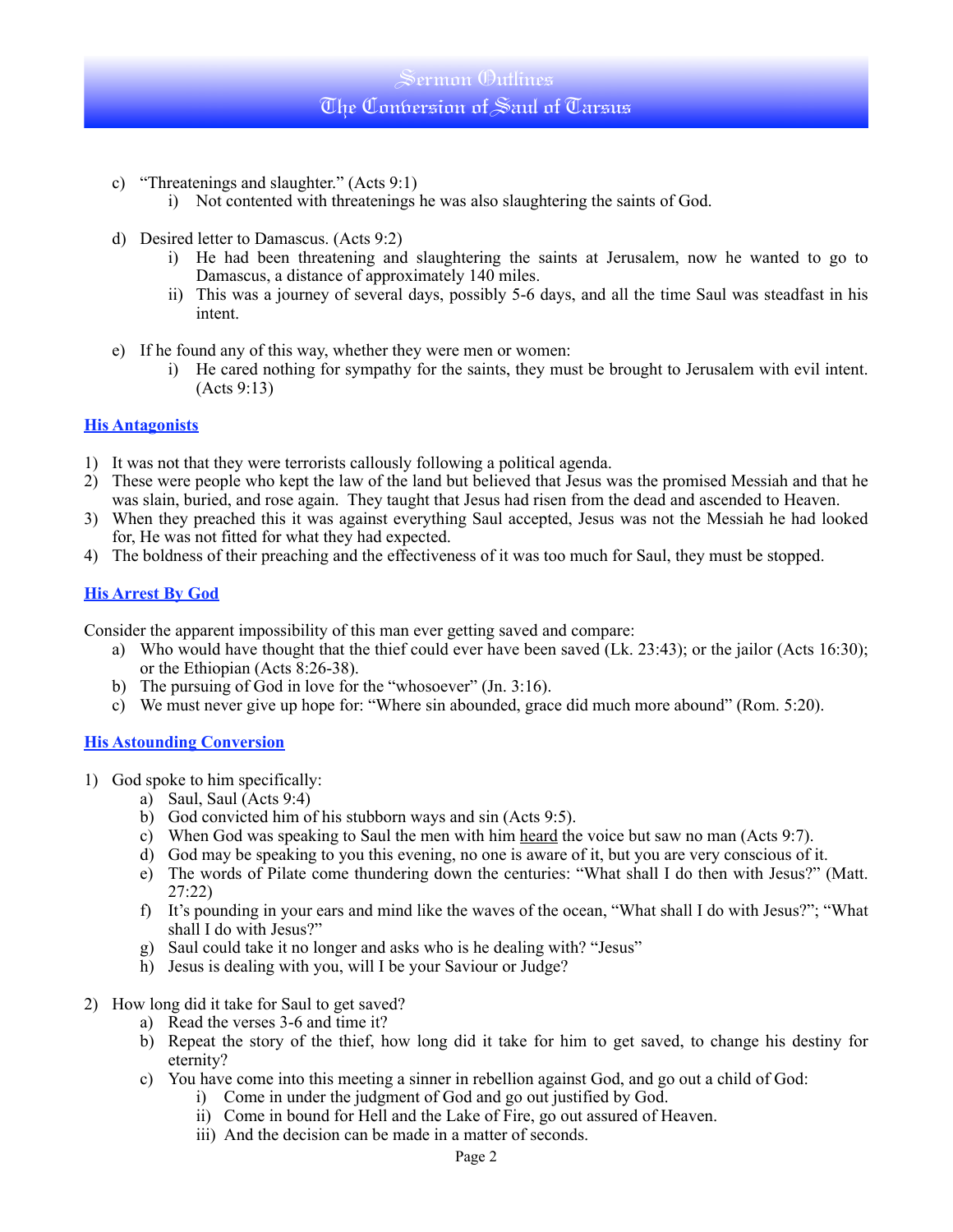# Sermon Outlines The Conversion of Saul of Tarsus

- 3) How long will it take for you to get saved?
	- a) As long as it takes you to long to be free from the conviction of sin and make confession of sin and personal helplessness.
	- b) As long as it takes you to receive Christ as your personal Saviour, depending 100% on Him and His finished work for salvation.

### **His Astounding Declaration**

- 1) What was the evidence Saul was saved?
	- a) A changed message, Christ is the Son of God. (Acts 9:20)
	- b) A changed attitude toward the saints. (Acts 9:26-27)
- 2) The gospel is not just a piece of historical data. It is a message from the Living God, and when a person accepts Christ, there is a change in the life, not a change wrought by human endeavor but by the power of the indwelling Holy Spirit.

#### **Your Accountable Decision**

- 1) Will you accept Christ as Saviour or not?
- 2) The folks on this side, you in the middle, you on this side
- 3) The Holy Spirit is convicting
- 4) What will you do then with Jesus, accept or reject?

#### **Closing Hymn**

Sinner, how thy heart is troubled, God is coming very near; Do not hide thy deep emotion, Do not check that falling tear.

*Refrain: O be saved, His grace is free; O be saved, He died for thee; O be saved, He died for thee.*

Jesus now is bending o'er thee, Jesus lowly, meek and mild; To the Friend Who died to save thee, Canst thou not be reconciled?

Art thou waiting till the morrow? Thou may'st never see its light; Come at once—accept His mercy, He is waiting—come tonight.

With a lowly, contrite spirit, Kneeling at the Savior's feet; Thou canst feel this very moment, Pardon—precious, pure and sweet.